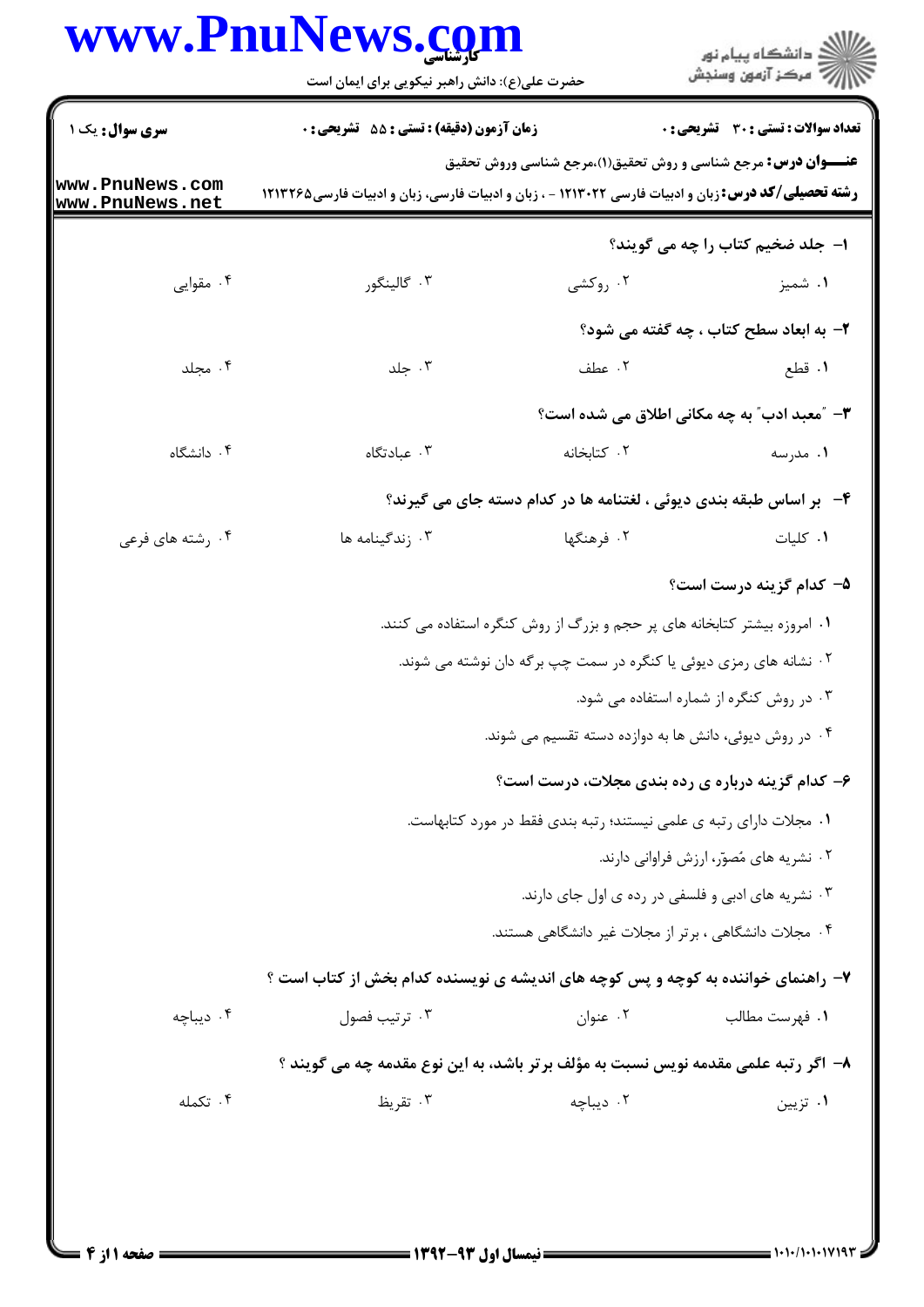## www.PnuNews.com

| www.PnuNews.com                               | حضرت علی(ع): دانش راهبر نیکویی برای ایمان است    |                                                                                                                                                                                    | ان دانشگاه پيام نور<br>از مرکز آزمون وسنجش                      |
|-----------------------------------------------|--------------------------------------------------|------------------------------------------------------------------------------------------------------------------------------------------------------------------------------------|-----------------------------------------------------------------|
| <b>سری سوال : ۱ یک</b>                        | <b>زمان آزمون (دقیقه) : تستی : 55 تشریحی : 0</b> |                                                                                                                                                                                    | <b>تعداد سوالات : تستی : 30 ٪ تشریحی : 0</b>                    |
| ww.PnuNews.com<br>ww.PnuNews.net              |                                                  | <b>عنـــوان درس:</b> مرجع شناسی و روش تحقیق(۱)،مرجع شناسی وروش تحقیق<br><b>رشته تحصیلی/کد درس:</b> زبان و ادبیات فارسی ۱۲۱۳۰۲۲ - ، زبان و ادبیات فارسی، زبان و ادبیات فارسی۱۲۱۳۲۶۵ |                                                                 |
|                                               |                                                  |                                                                                                                                                                                    | ٩- شارحِ كتاب ؒنفثه المصدور ؒ كيست؟                             |
|                                               | ۰۲ مرحوم استاد دکتر پرویز ناتل خانلری            |                                                                                                                                                                                    | ۰۱ مرحوم استاد دکتر محمد معین                                   |
|                                               | ۰۴ مرحوم استاد دکتر امیر حسین یزدگردی            |                                                                                                                                                                                    | ۰۳ مرحوم دهخدا                                                  |
|                                               |                                                  |                                                                                                                                                                                    | <b>۱۰</b> - "م. امید" تخلص کدام شاعر است؟                       |
| ۰۴ فريدون توللي                               | ۰۳ حمید مصدق                                     | ۰۲ اخوان ثالث                                                                                                                                                                      | ۰۱ شاملو                                                        |
|                                               |                                                  |                                                                                                                                                                                    | <b>۱۱- کدام گزینه در مورد فهرست منابع ، <u>نادرست</u> است</b> ؟ |
|                                               | ۲. منابع فارسی و خارجی، با هم نوشته می شوند.     |                                                                                                                                                                                    | ۰۱ به شکل الفبایی مرتب می شود.                                  |
| ۰۴ بهتر است فهرست نشريات ، جداگانه نوشته شود. |                                                  |                                                                                                                                                                                    | ۰۳ به ترتیب نام مؤلف یا کتاب ، تنظیم می شود.                    |
|                                               |                                                  |                                                                                                                                                                                    | ۱۲- کتاب ″از نیما تا روزگار ما ″ ادامه کدام اثر است؟            |
| ۰۴ از ابتدا تا نیما                           | ٠٣ از حافظ تا قاجار                              | ۰۲ از صبا تا نیما                                                                                                                                                                  | ۰۱ از جامی تا نیما                                              |
|                                               |                                                  |                                                                                                                                                                                    | ۱۳- موضوع کدام اثر شرح حال نویسی است؟                           |
| ۰۴ سفينه البحار                               | ۰۳ المرشد                                        |                                                                                                                                                                                    |                                                                 |
|                                               |                                                  |                                                                                                                                                                                    | ۱۴– مهمترین کتاب درباره ی تاریخ نقد ادبی کدام است؟              |
| ۰۲ تاریخ نقد ادبی از رنه ولک                  |                                                  | ٠١ مباني نقد ادبي از ويلفر وكرين                                                                                                                                                   |                                                                 |
| ۰۴ ساختار و تأویل متن از بابک احمدی           |                                                  |                                                                                                                                                                                    | ۰۳ شیوه های نقد ادبی از دیوید دیچز                              |
|                                               |                                                  |                                                                                                                                                                                    | 1۵– اهمیت کتاب ؒبرهان قاطع ؒ به چه لحاظ است؟                    |
| ۰۲ معنای دقیق واژه ها                         |                                                  |                                                                                                                                                                                    | ٠١ حجم گسترده ي لغات                                            |
|                                               | ۰۴ مختصر و کامل بودن                             |                                                                                                                                                                                    | ٠٣ نشان دادن لغات اصيل فارسي                                    |
|                                               |                                                  |                                                                                                                                                                                    | 16– مؤلف "فرهنگ لغات عاميانه″ كيست؟                             |
| ۰۲ مرحوم استاد دکتر زرین کوب                  |                                                  |                                                                                                                                                                                    | ٠١ مرحوم استاد دكتر سيد جعفر سجادى                              |
| ۰۴ مرحوم استاد دکتر ابوالفضل مصفى             |                                                  |                                                                                                                                                                                    | ۰۳ مرحوم محمد علی جمالزاده                                      |
|                                               |                                                  |                                                                                                                                                                                    | ۱۷– معانی غیر حقیقی واژه ها در کدام فرهنگ آمده است؟             |
| ۰۴ فرهنگ عوام                                 | ۰۳ فرهنگنامه شعری                                | ۰۲ فرهنگ سخنوران                                                                                                                                                                   | ۰۱ فرهنگ کنایات                                                 |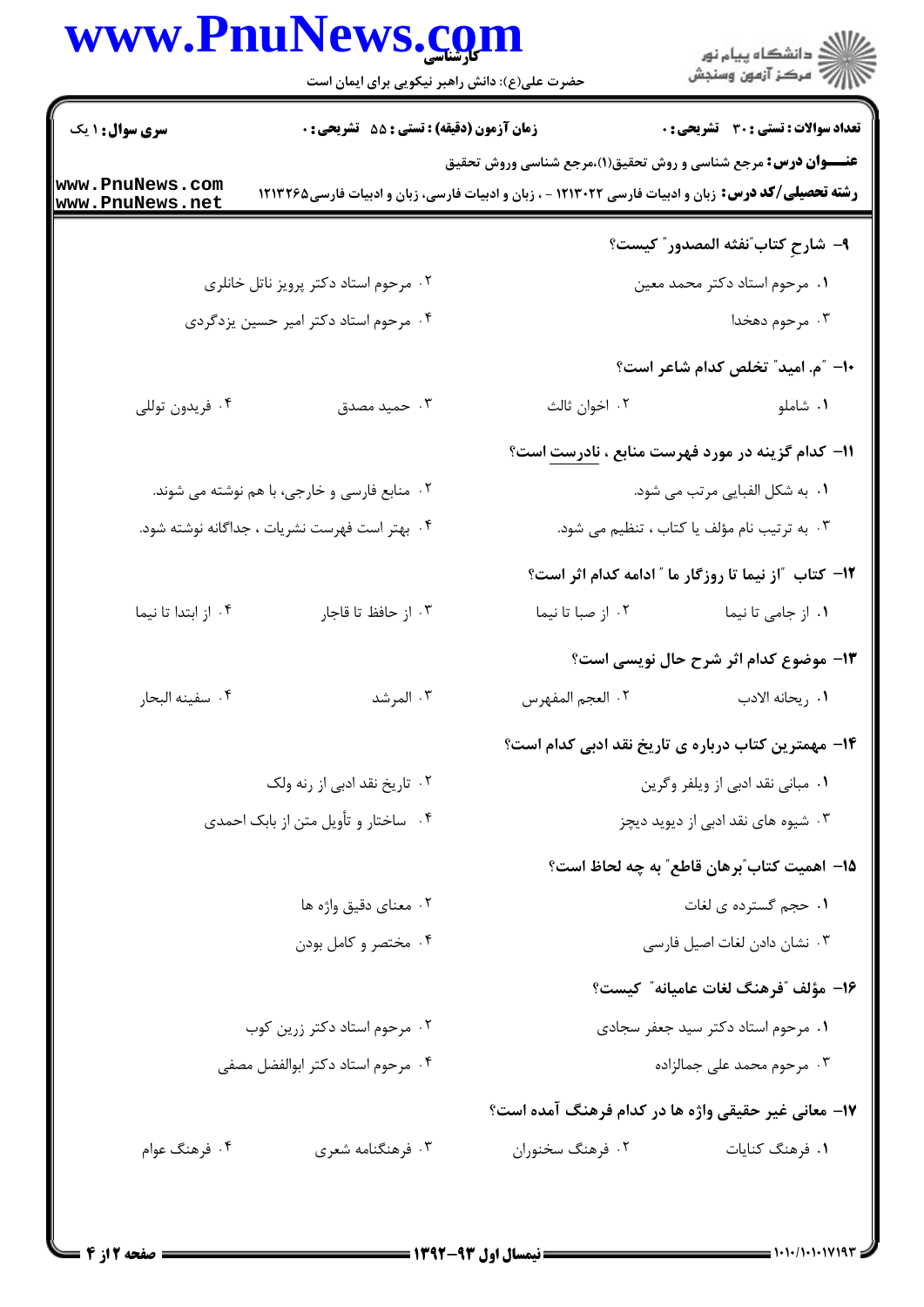|                                    | حضرت علی(ع): دانش راهبر نیکویی برای ایمان است                                                                  |                                                                 | ڪ دانشڪاه پيا <sub>م</sub> نور<br>۾ سرڪز آزمون وسنڊش                    |
|------------------------------------|----------------------------------------------------------------------------------------------------------------|-----------------------------------------------------------------|-------------------------------------------------------------------------|
| <b>سری سوال : ۱ یک</b>             | <b>زمان آزمون (دقیقه) : تستی : 55 تشریحی : 0</b>                                                               |                                                                 | <b>تعداد سوالات : تستي : 30 ٪ تشريحي : 0</b>                            |
| www.PnuNews.com<br>www.PnuNews.net | <b>رشته تحصیلی/کد درس:</b> زبان و ادبیات فارسی ۱۲۱۳۰۲۲ - ، زبان و ادبیات فارسی، زبان و ادبیات فارسی۱۲۱۳۲۶۵     |                                                                 | <b>عنـــوان درس:</b> مرجع شناسی و روش تحقیق(۱)،مرجع شناسی وروش تحقیق    |
|                                    | ۱۸– کدام گزینه ″ مجموعه ای است گردآوری شده از دانش بشری که در آن، از علوم و فنون ومطالب گوناگون با روشی دقیق و | اجمالی و با استناد به مدارک و مآخذ معتبر، سخن می رود. "         |                                                                         |
| ۰۴ کتابخانه                        | ۰۳ لغتنامه                                                                                                     | ٢. دايره المعارف                                                | ۱. فرهنگ                                                                |
|                                    |                                                                                                                |                                                                 | 1۹- ″فرهنگ اصطلاحات بانکی″ به کدام زبان است؟                            |
| ۰۴ انگلیسی به فارسی                | ۰۳ عربي به فارسي                                                                                               | ۰۲ فارسی به انگلیسی                                             | ۰۱ انگلیسی به انگلیسی                                                   |
|                                    |                                                                                                                |                                                                 | +۲- کتاب ؒکلک خیال انگیز ؒ شرح اصطلاحات و تعبیرات عرفانی کدام شاعر است؟ |
| ۰۴ عطار                            | ۰۳ سنایی                                                                                                       | ۰۲ مولانا                                                       | ۰۱ حافظ                                                                 |
|                                    |                                                                                                                |                                                                 | <b>۲۱</b> – کدام گزینه ″ فرهنگ بسامدی واژگان شاهنامه ″ است ؟            |
|                                    | ۰۲ فردوسی و حماسه ملی                                                                                          |                                                                 | ۰۱ فردوسی نامه                                                          |
|                                    | ۰۴ فرهنگ ولف                                                                                                   |                                                                 | ۰۳ از رنگ گل تا رنج خار                                                 |
|                                    |                                                                                                                |                                                                 | <b>۲۲</b> - ″ بحر در کوزه ″ اثر کیست ؟                                  |
|                                    | ۰۲ مرحوم استاد دکتر زرین کوب                                                                                   |                                                                 | ٠١ مرحوم استاد فروزانفر                                                 |
|                                    | ۰۴ استاد دکتر شفیعی کدکنی                                                                                      |                                                                 | ۰۳ مرحوم استاد دکتر خطیب رهبر                                           |
|                                    |                                                                                                                | <b>۲۳</b> - ″فرهنگ البسه ی مسلمانان″ بر چه اساسی تنظیم شده است؟ |                                                                         |
|                                    | ۰۲ ریشه ی لغات                                                                                                 |                                                                 | ٠١. الفبايي نام البسه                                                   |
|                                    | ۰۴ البسه ی اقوام و ملل                                                                                         |                                                                 | ۰۳ لباسهای قدیم تا جدید                                                 |
|                                    |                                                                                                                |                                                                 | ٢۴– "تمهيدات" عين القضاه همداني توسط چه كسي تصحيح شده است؟              |
| ۰۴ عفيف عسيران                     | ۰۳ هنري کُربَن                                                                                                 | ۰۲ محمد روشن                                                    | ۰۱ فروزانفر                                                             |
|                                    |                                                                                                                |                                                                 | <b>۲۵</b> - "ژنده پیل" لقب کدام یک از عرفای بزرگ قرن پنجم و ششم است ؟   |
| ۰۴ شيخ نجم الدين رازي              | ۰۳ شیخ محمد لاهیجی                                                                                             | ۰۲ روزبهان بقلی                                                 | ٠١. احمد جام                                                            |
|                                    |                                                                                                                |                                                                 | ۲۶- قدیمی ترین تفسیر به جای مانده از قرآن کدام است؟                     |
| ۰۴ تفسیر ابن عباس                  | ۰۳ تفسیر جامع                                                                                                  | ٠٢ كشف الاسرار                                                  | ٠١. الكشاف                                                              |